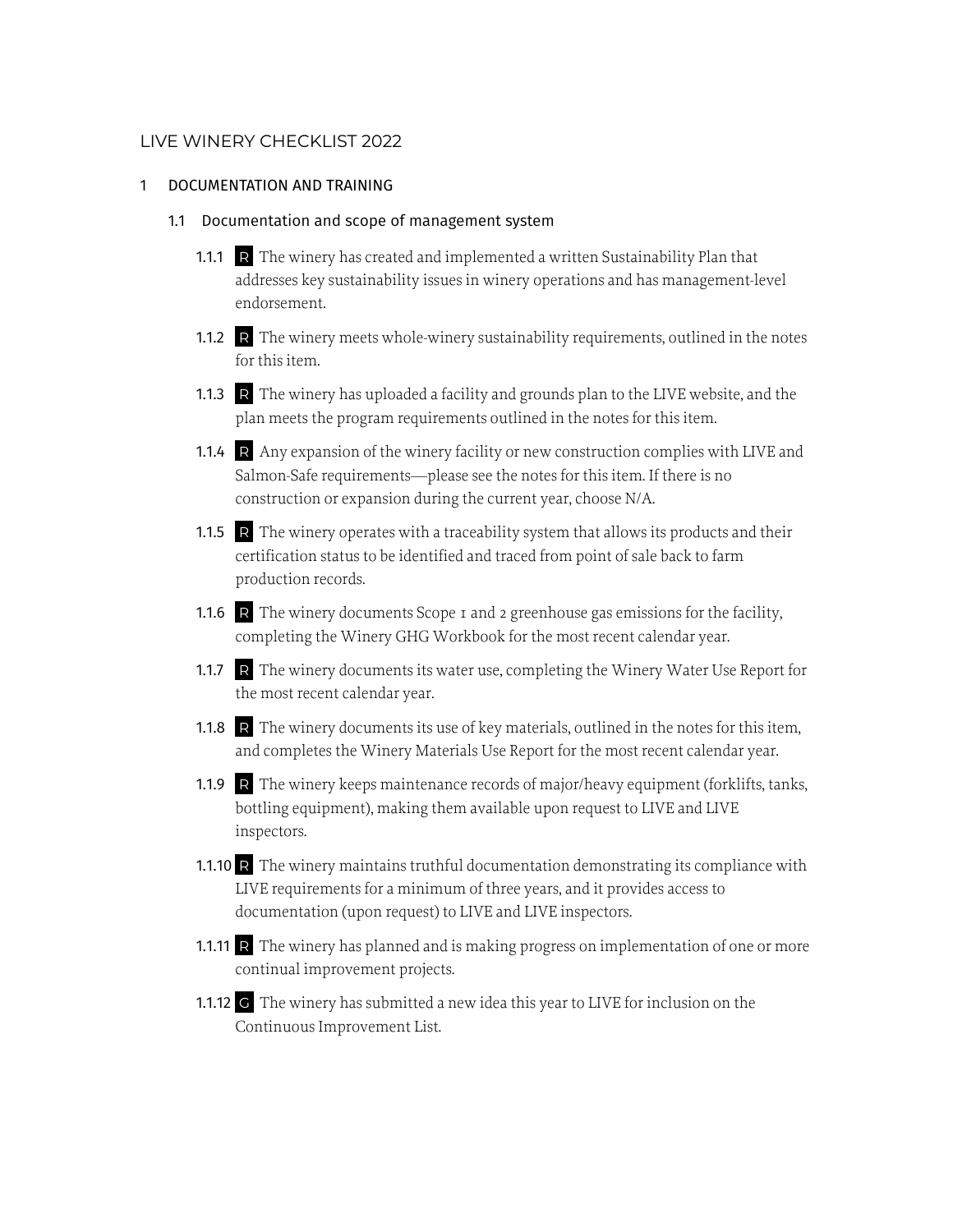#### 1.2 Training of management team

- 1.2.1 R A winery representative attends a LIVE-approved training course annually. Approved training courses include the LIVE Annual Meeting, LIVE lectures, educational conferences, and extension events—please see the notes for this item.
- 1.2.2 R The winery maintains an understanding of and complies with LIVE logo use rules.
- 1.2.3 G The winery owner/manager attended further training courses in the past year.
- 1.2.4 G A representative from each winery function (i.e. tasting room, office, etc.) attended further training courses the past year.
- 1.2.5 G The winery provided internal sustainability training to its staff or hosted an open training in the past year.
- 1.2.6 G The winery organized a tasting panel with participation from workers throughout the winery in the past year.

#### 2 GRAPES AND ENOLOGY

## 2.1 Grape sourcing

- 2.1.1 R The winery controls use of certification marks and claims, ensuring that wines using a mark/claim are made from at least 97% fruit that meets LIVE's vineyard certification requirements.
- 2.1.2 G At least 25% of all fruit used in the winery is from vineyard acreage enrolled with LIVE, a USDA-accredited organic certification program, Demeter's biodynamic certification program, or Salmon-Safe.
- 2.1.3 G At least 50% of all fruit used in the winery is from vineyard acreage enrolled with LIVE, a USDA-accredited organic certification program, Demeter's biodynamic certification program, or Salmon-Safe.
- 2.1.4 G At least 50% of all fruit used in the winery is from vineyards certified by LIVE.
- 2.1.5 G At least 85% of all fruit used in the winery is from vineyards certified by LIVE.
- 2.1.6 G 100% of all fruit used in the winery is from vineyards certified by LIVE.
- 2.1.7 G The winery offers an incentive for LIVE-certified fruit.

### 2.2 Yeast selection

2.2.1 R Genetically modified microorganisms are not used in the production of wine. LIVE inspectors reserve the right to take tank samples to be analyzed for GMO.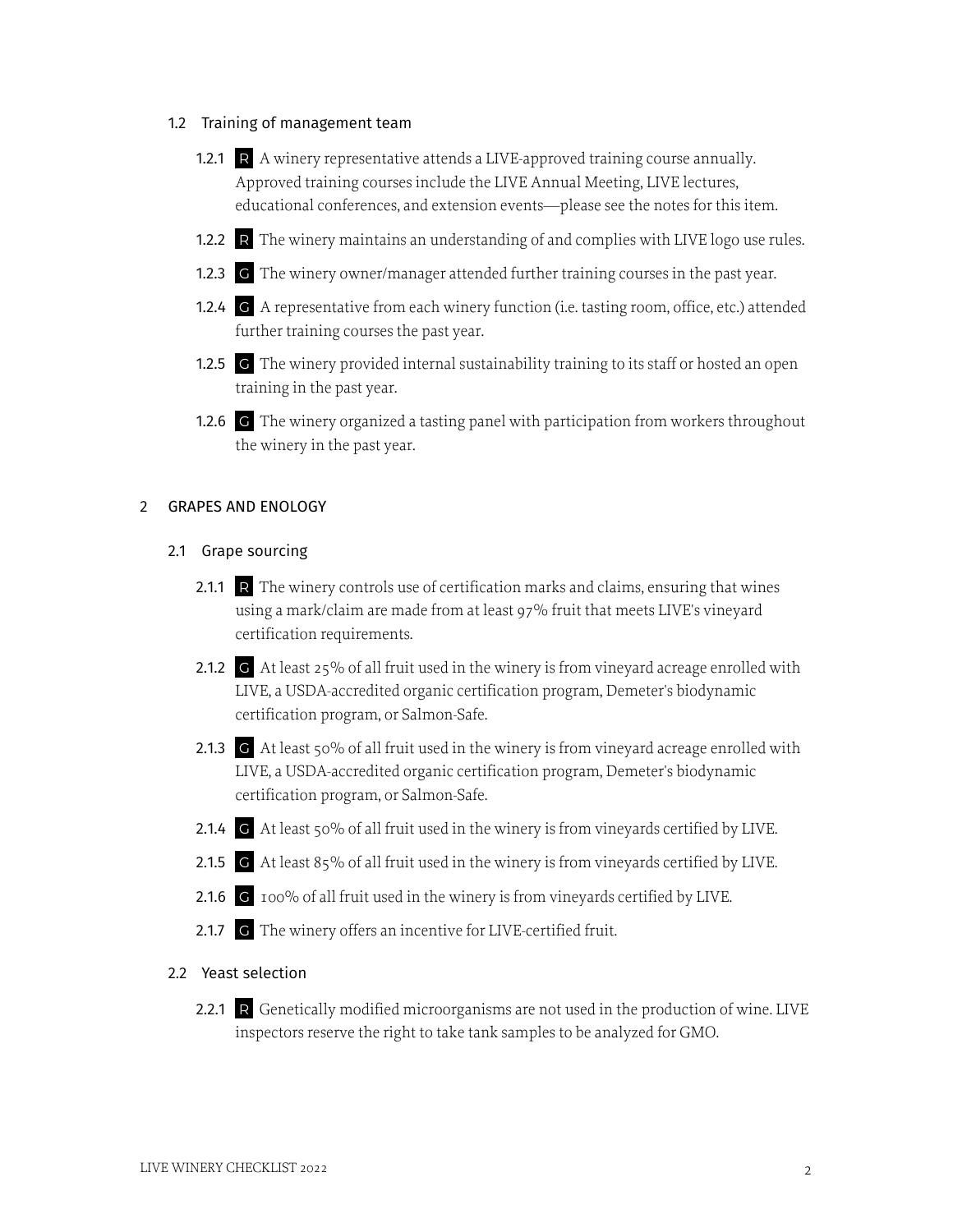### 2.3 Sulfur dioxide levels

- 2.3.1 R For wines with residual sugar under  $1\%$ , total SO2 is less than 150mg/L (choose N/A if not produced). When total SO<sub>2</sub> exceeds this level for a bottling lot, the winery must take steps to prevent use of LIVE certification marks and claims on the wine.
- 2.3.2 R For wines with residual sugar over  $I\%$ , total SO2 is less than 240 mg/L (choose N/A if not produced). When total SO2 exceeds this level for a bottling lot, the winery must take steps to prevent use of LIVE certification marks and claims on the wine.

# 3 ENERGY USE AND GREENHOUSE GAS EMISSIONS

## 3.1 Energy strategy and sources

- 3.1.1 R The winery has prepared an energy efficiency plan and conducts an annual internal review of the plan's effectiveness.
- 3.1.2 G The winery has increased its percentage of non-fossil based fuel(s) from the previous year.
- 3.1.3 G The winery has undergone a third-party energy audit within the past three years and used the results to develop and implement its energy efficiency plan.
- 3.1.4 G At least 50% of all grapes were transported from a source less than 60 miles from winery.

## 3.2 Greenhouse gas emissions reporting and reduction

- 3.2.1 R The winery has recorded Scope 1 and 2 greenhouse gas emissions for the most recent calendar year.
- 3.2.2 G The winery has tracked and reported emissions from business travel for the most recent calendar year.
- 3.2.3 G The winery has tracked and reported emissions from freight transport for the most recent calendar year.
- 3.2.4 G The winery has reported the details of glass bottles used in its production.
- 3.2.5 G The winery has started a greenhouse gas reduction certification process or audit.
- 3.2.6 G The winery has successfully completed verification of energy efficiency achievements in Scopes 1 and 2, demonstrating at least 5% reduction in per case energy use over three years.
- 3.2.7 G The winery has successfully completed verification of energy efficiency achievements in Scopes 1 and 2, demonstrating at least 10% reduction in per case energy use over three years.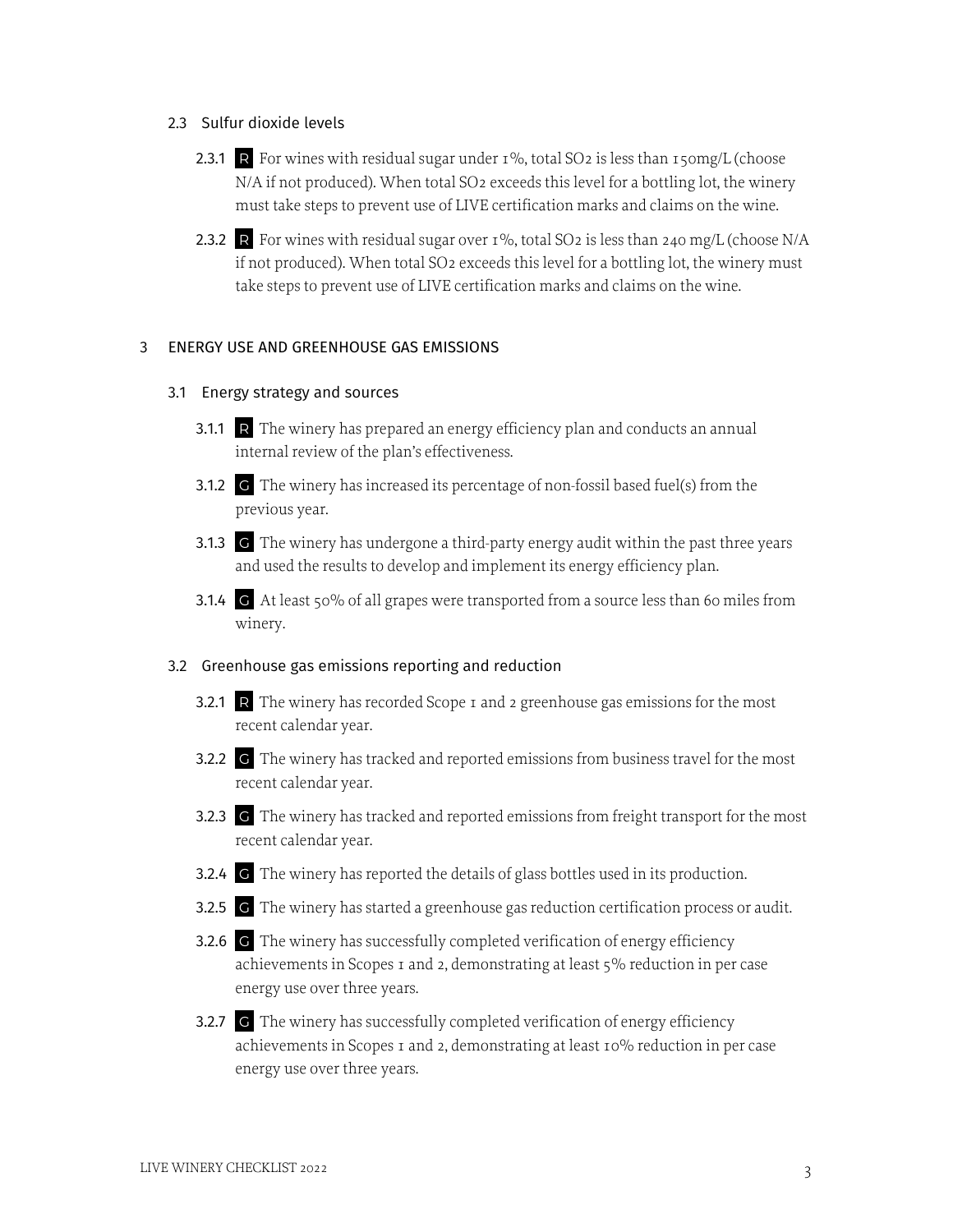- 3.2.8 G The winery has successfully completed verification of energy efficiency achievements in Scopes 1 and 2, demonstrating at least 15% reduction in per case energy use over three years.
- 3.2.9 G The winery has successfully completed certification of ongoing achievement in per case emissions reductions.
- 3.3 Lighting
	- 3.3.1 Y The winery uses energy efficient bulbs (CFL or LED) throughout non-production areas of the facility.
	- 3.3.2 Y Natural lighting is used where and when available and lights are kept off unless necessary.
	- 3.3.3 Y Where appropriate, light switches are labeled to identify the lights in the winery.
	- 3.3.4 Y Lighting control such as motion detectors, photocells, or time clocks are used in the winery where appropriate.

#### 3.4 Temperature control

- 3.4.1 R Tanks are inspected for coolant leaks annually. Any leaks found are repaired and recorded prior to use.
- 3.4.2 G Tanks and lines are fully insulated.
- 3.4.3 G Winery refrigerant levels are monitored on an annual basis.
- 3.4.4 G The winery site utilizes naturally insulating features on-site—such as caves, berms, and underground buildings—to optimize energy use.
- 3.4.5 G The winery site utilizes free cooling to optimize energy use.

#### 4 MATERIALS MANAGEMENT

#### 4.1 Construction materials

- 4.1.1 Y The winery facility meets one or more of the following requirements: (1) it was constructed prior to 2008; (2) it uses a pre-existing structure; (3) it was constructed using at least 10% certified sustainable or recycled building materials. Calculate materials percentage by square footage or other appropriate metric.
- 4.1.2  $\forall$  A sustainability plan is created, implemented, and maintained that addresses local sourcing of materials for winery operations and future expansion of the facility. If the winery operates in a rented space, answer based on sourcing of materials for operations.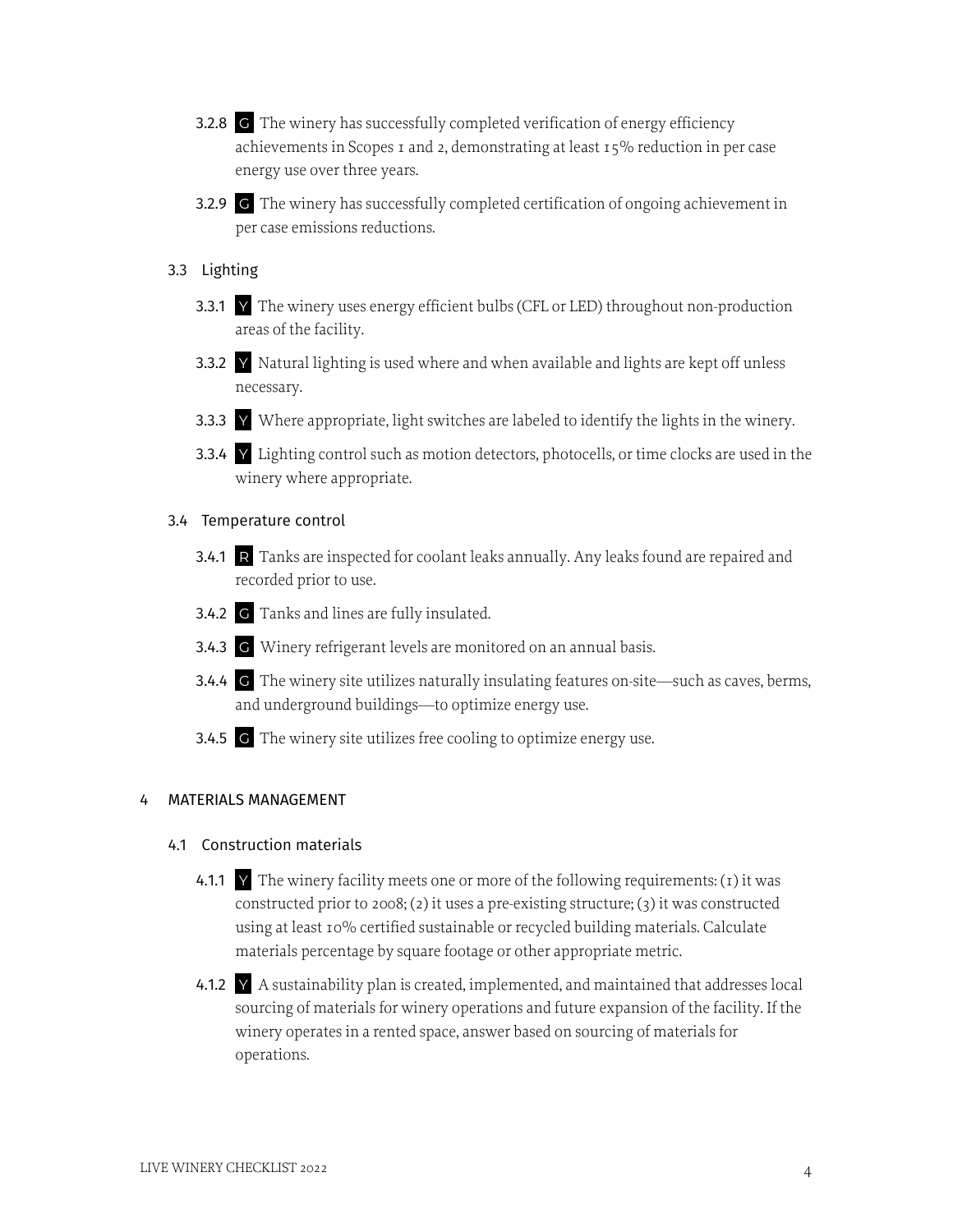4.1.3 G Over 10% of building materials were purchased from sources within 300 miles of winery. Calculate materials percentage by square footage or other appropriate metric.

## 4.2 Cellar equipment

- 4.2.1 R Wine is only in contact with food grade material, to reduce the risk of contamination.
- 4.2.2 G At least 50% of wood used for barrels is sourced from third-party certified sustainably harvested sources (e.g. FSC, PEFC, SFI).
- 4.2.3 G At least 50% of barrels are coopered within 1000 miles of winery or are reused from a previous vintage.

## 4.3 Chemical handling

- 4.3.1 R For enological chemicals and cleaning agents identified by LIVE as high-risk, the winery has implemented procedures that at minimum address protocols as set forth on the product(s)' Safety Data Sheet(s).
- 4.3.2 R Safety Data Sheets for all enological chemicals and cleaning agents used in the winery are made available for inspector.
- 4.3.3 R Chemicals are stored appropriately in secondary containment, segregated from non-like chemicals (acids and bases not stored together), and in a flammable materials cabinet if flammable.
- 4.3.4 R The winery is well-ventilated (minimum openable area to outdoors must be  $4\%$  of floor area) and has free-draining floors. Wineries without adequate ventilation may compensate with exhaust fans used during caustic winery procedures.
- 4.3.5 G If a high-risk enological chemical or cleaning agent was used that has a lower-risk alternative, the winery has taken action toward implementing the use of the alternative.

# 4.4 Packaging and shipping material

- 4.4.1 R Containers used in bottling are recyclable, or made of recycled material.
- 4.4.2 R At least 50% of cardboard boxes, separations, pallets, and expandable plastic used in the cellar are biodegradable, recyclable, or made of recycled material.
- 4.4.3 R Packaging used for shipping is recyclable, or made from recycled material. Styrofoam is not allowed.
- 4.4.4 G Lightweight glass bottles or one-way kegs are used.
- 4.4.5 G Refillable containers are used for packaging.
- 4.4.6 G Packaging used for shipping is appropriate for size of shipment while still conforming to carrier's requirements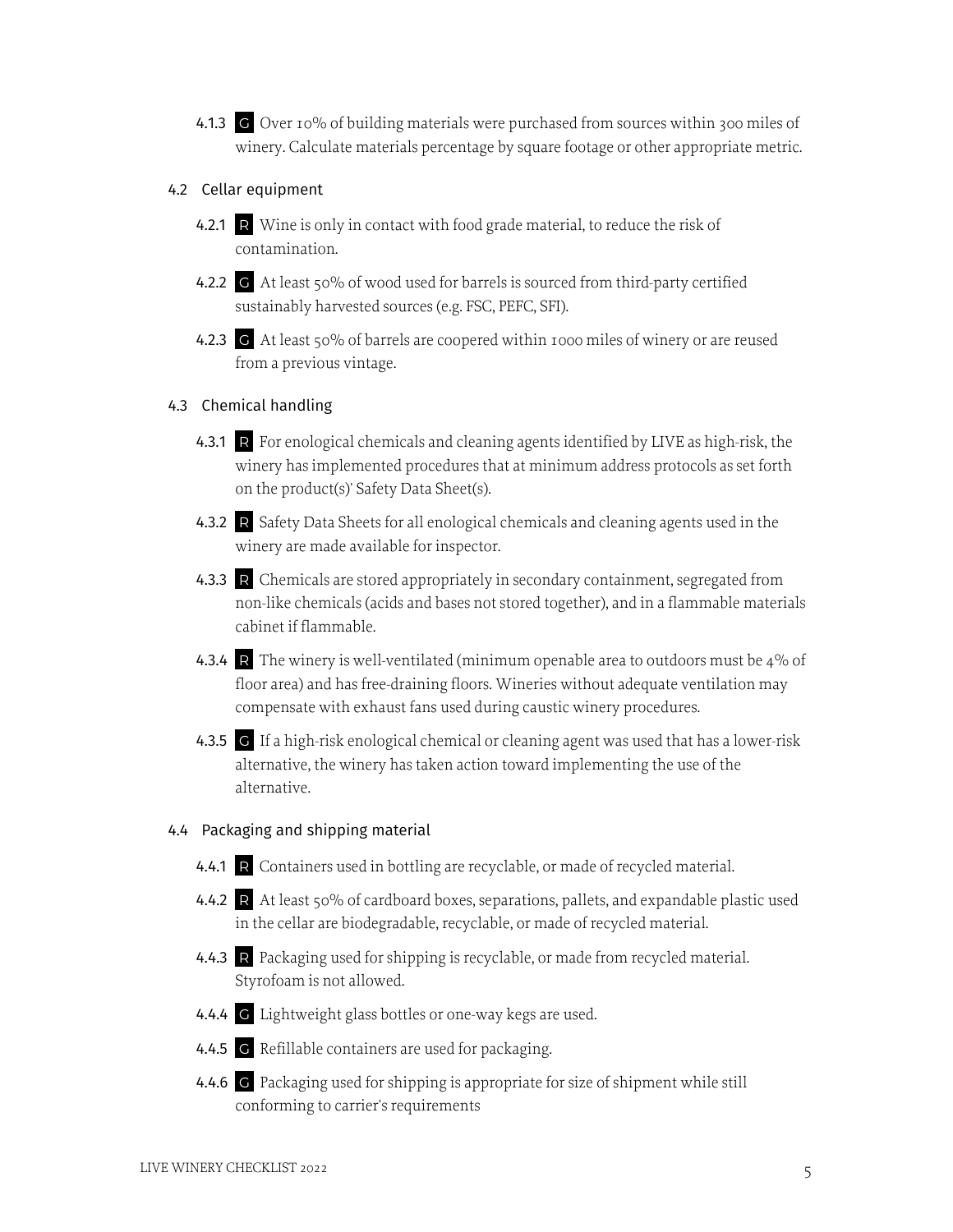#### 4.5 Office purchasing and policies

- 4.5.1 R A sustainability procurement policy is in place and communicated to those with purchasing authority as well as those with regular contact with the public (i.e. tasting room).
- 4.5.2 G A paperless policy has been designed and implemented that replaces traditional invoicing, correspondence, and purchasing.

#### 4.6 Basic solid waste disposal

- 4.6.1 R The winery facility recycles items from daily operations where recycling service is available.
- 4.6.2 R Non-organic matter (bentonite, spent filter material, sludge, etc) is disposed of in accordance with applicable regulations.
- 4.6.3 G The winery estimates and documents the weight of solid waste generated annually at the facility.
- 4.6.4 G The winery has developed a recycling solution for materials not accepted by public recycling programs.
- 4.6.5 G The winery collects closures and capsules for recycling and/or reuse, either from within winery, or from the public.
- 4.6.6 G The winery collects glass bottles for recycling and/or reuse, either from within winery, or from the public.
- 4.6.7 G The winery collects external packaging for reuse, either from within winery, or from the public.

#### 4.7 Disposal of organic material and potentially hazardous waste

- 4.7.1 R Winery has a documented program for storage and disposal of tires, batteries, oils, paints and coating. Employees are trained on this protocol.
- 4.7.2 G Organic matter is disposed of in a proper manner (such as on- or off-site composting, or is returned to the vineyard as fertilizer).
- 4.7.3 G Chemical composition of organic material is determined and recorded before it is applied to soil.

## 4.8 Tasting room and events

- 4.8.1 Y The winery uses recycled paper and / or post-consumer waste for a majority of its tasting room and event literature. Using alternative fibers instead of virgin wood fibers is also encouraged.
- 4.8.2 Y Winery collects glass bottles and closures from events and tasting room operations for recycling where recycling is available.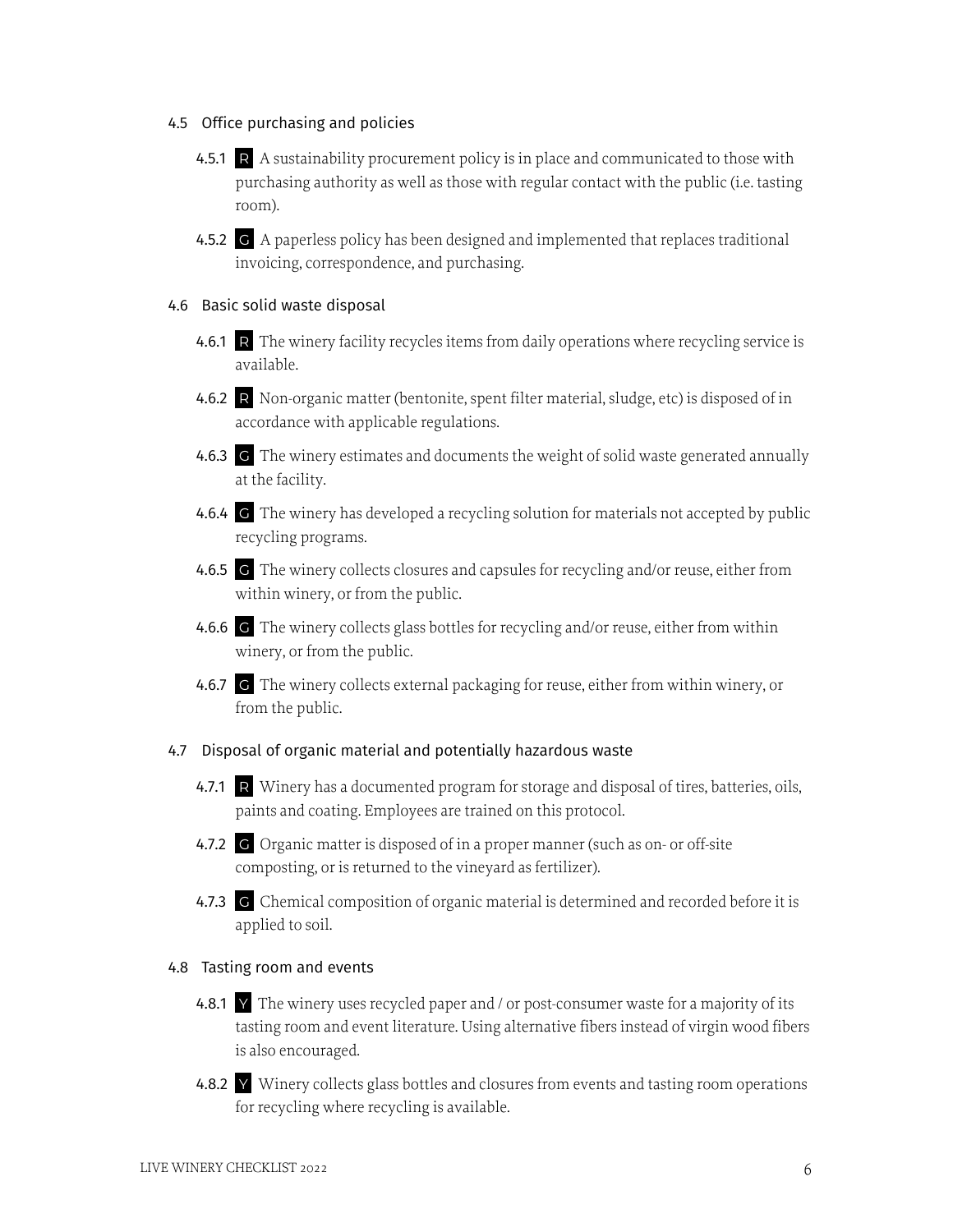- 4.8.3 Y Winery collects packaging such as cardboard and plastic from events and tasting room operations for recycling, where recycling is available.
- 4.8.4 G The winery recycles or uses no aluminum materials for its tasting room and events.
- 4.8.5 G Guest restroom facilities use recycled paper, washable cloth, composting paper towels, or hand-blower.
- 4.8.6 G A waste-paper recycling policy is in place for events and tasting room operations.

#### 5 WATER MANAGEMENT

- 5.1 Water quantity
	- 5.1.1 Y The winery has an effective wastewater measurement system in place.
	- 5.1.2 Y Wastewater is monitored monthly with confirming records. The winery benchmarks and maintains records of monthly water use and corresponding annual case production, and a written plan is in place to reduce water use in the winery.
	- 5.1.3 G The winery has developed a baseline facility water balance, identifying water use associated with different winery activities and areas for improvement.

#### 5.2 Water quality and disposal of stormwater and wastewater

- 5.2.1 R If the winery is within a municipality, there is a formal agreement in place for disposal of water.
- 5.2.2 R If irrigating with wastewater, the winery must follow the agency guidelines dealing with wastewater discharge and maintain adequate documentation of agency approvals.
- 5.2.3 R If irrigating with wastewater, a management plan is in place to protect soil.
- 5.2.4 R Stormwater and wastewater are kept separate, unless approved by the appropriate agency.
- 5.2.5 R If composting waste from winery operations, such as pomace and other materials, steps are taken to ensure that there is no runoff or leaching from the compost pile. This requires covering or surrounding the pile and providing a minimum distance of 300 feet from a riparian zone.

#### 5.3 Salmon-Safe winery protocols

- 5.3.1 R The winery has reviewed protocols required for Salmon-Safe and has completed Control Point 5.3.
- 5.3.2 G Stormwater runoff from the winery site is treated and infiltrated to minimize water pollution and reduce adverse effects on stream flows.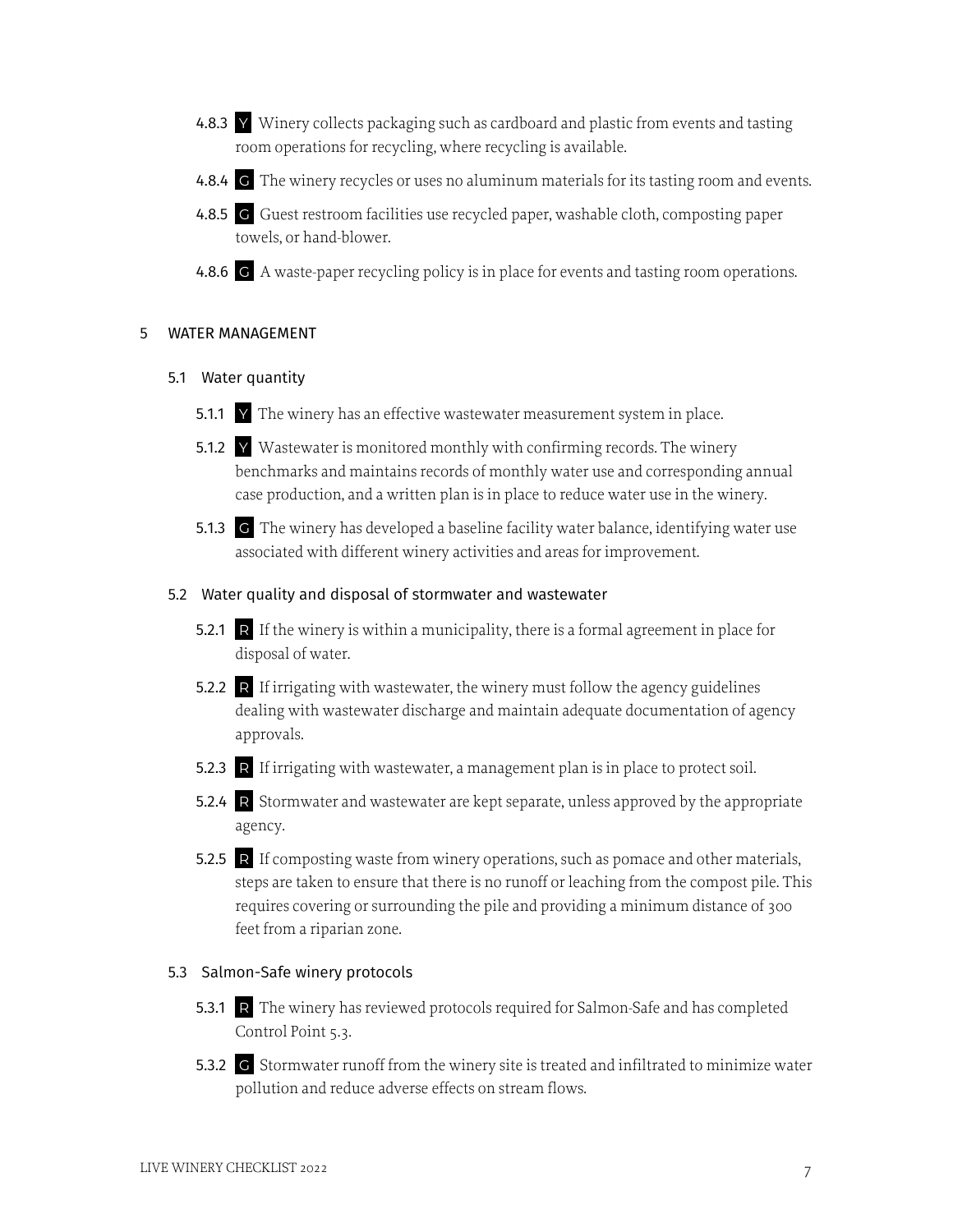- 5.3.3 G The property has mapped impervious areas and related stormwater management facilities as well as existing drainage patterns (e.g. depressions, natural swales).
- 5.3.4 G Proper disposal of wastewater is conducted either by connecting with a municipal system or establishing an on-site wastewater disposal system.
- 5.3.5 G The property has mapped stream channels on the property, indicating whether they are fish-bearing, potential fish-bearing, or non-fish bearing.
- 5.3.6 G All riparian areas of streams on the property are identified, mapped, and classified by width of existing buffer and general vegetation types.
- 5.3.7 G Wetlands are identified, classified, and mapped, including whether the wetland historically or currently provides fish habitat.
- 5.3.8 G The use of any pesticides on the Salmon-Safe High Hazard Pesticide List requires advance approval from Salmon-Safe.
- 5.3.9 G Fertilizer and lime use and potential for contamination of stormwater and streams is minimized through adherence to a program that uses alternative cultural and mechanical practices to maintain soil fertility, uses fertilizers with discretion based on soil fertility and plant needs, uses slow reactive fertilizers, and ensures proper application of fertilizer and lime in terms of amounts and timing.

### 6 WORKER HEALTH, SAFETY, AND BENEFITS

## 6.1 Restrooms and breaks

- 6.1.1 R Workers have access to hand washing equipment and clean toilet facilities as is described in OSHA 29 C.F.R. § 1910.141.
- 6.1.2 R Workers are given adequate meal periods and rest breaks as required by law. See External Links for references to state requirements.

#### 6.2 Responsibilities, instructions, and training

- 6.2.1  $\vee$  A member of the management is clearly identified as the responsible person for worker safety, health and welfare issues.
- 6.2.2 Y New employees receive orientation training including Workers Right to Know, and all training is documented.

## 6.3 Worker safety

- 6.3.1 Y First aid boxes, eyewashes, and shower stations are available and accessible in the vicinity of the work being done.
- 6.3.2 Y Written accident and emergency procedures describe how to act in the event of an accident or emergency. They must clearly identify the contact persons, indicate the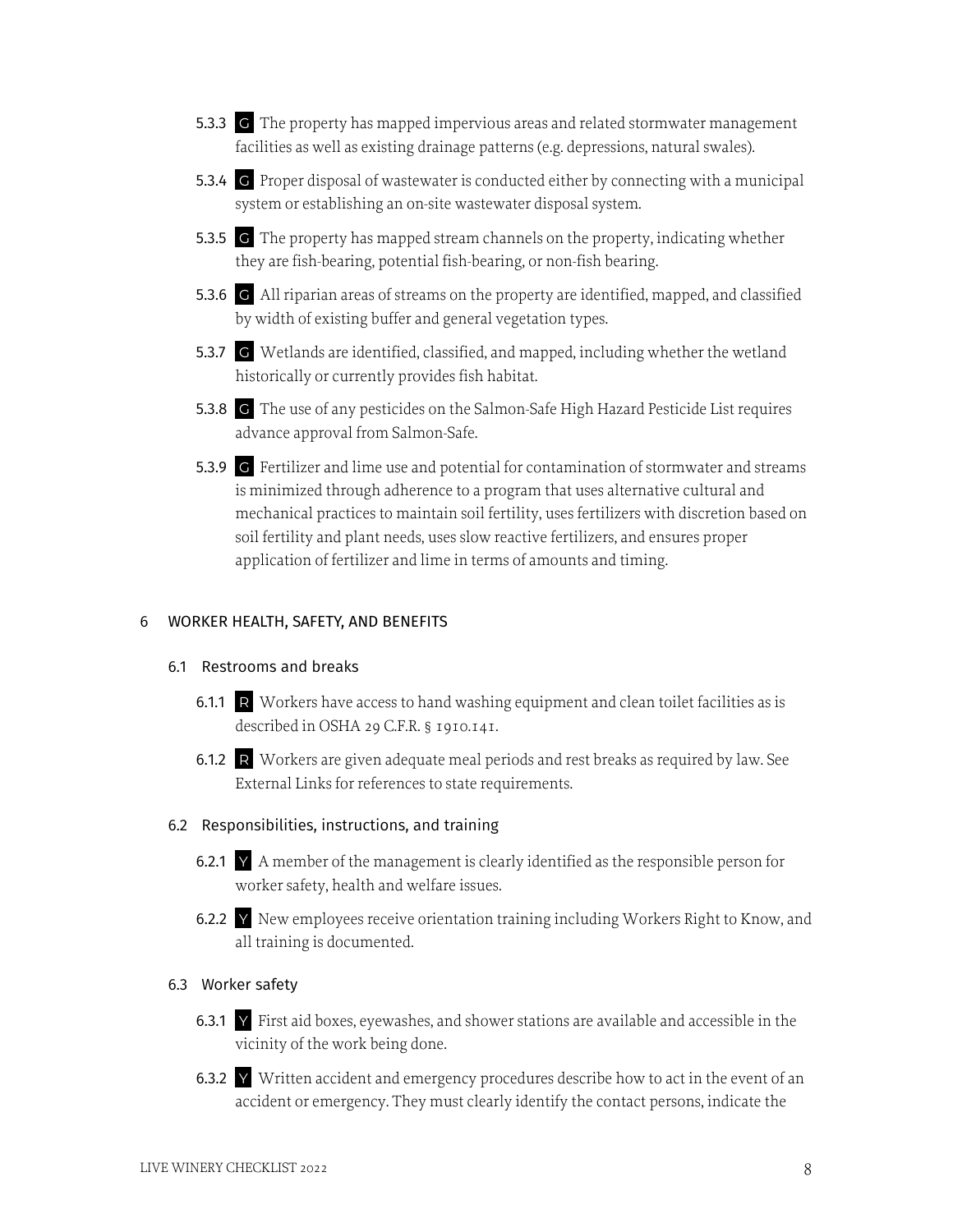location of the nearest phone, display an updated list of relevant phone numbers (doctor, ambulance, fire-department, hospital, police, etc) and make the phone accessible all the time.

- 6.3.3 Y A Hazardous Communications Plan as required by OSHA is kept and made available for inspector.
- 6.3.4 Y All workers operating dangerous or complex equipment or in enclosed spaces must have received the formal training as mandated by state and federal laws. This training can be performed by a winery employee authorized to do so.
- 6.3.5 Y Safety training records as required by OSHA are kept and made available for inspector.
- 6.3.6 Y An OSHA 300 Log as required by OSHA is kept and made available for inspector.
- 6.3.7 Y If the time-weighted average of noise in any winery task is greater than 85 dB it is designated as a noise area, and hearing protectors are available.
- 6.3.8 G Permanent and legible signs must indicate potential hazards (e.g. waste pits, fuel tanks, electrical equipment, toxic material, chemical storage facilities).
- 6.3.9 G The winery has undergone an independent assessment of worker health and safety and is making any recommended improvements.

## 6.4 Hiring, wages, and benefits

- 6.4.1  $\blacktriangleright$  Workers are provided a written (hard copy or digital) non-discrimination policy pertaining to hiring and employment practices at the winery.
- 6.4.2 Y Workers are provided a written (hard copy or digital) description of terms of employment and compensation package at the time of hire.
- 6.4.3 G Wages paid for regular working hours exceed legal minimums.
- 6.4.4 G Agricultural exempt employees are paid overtime wages.
- 6.4.5 G The winery gives workers paid time off (sick leave, vacation, and/or family leave).
- 6.4.6 G The winery offers healthcare benefits and/or services to workers.
- 6.4.7 G The winery offers additional benefits to workers (retirement plan, team building activities, etc.)
- 6.4.8 G Worker well-being is regularly assessed and documented, and corresponding workplace improvements are made. See notes for reference materials.

## 7 COMMUNITY IMPACT AND EDUCATION